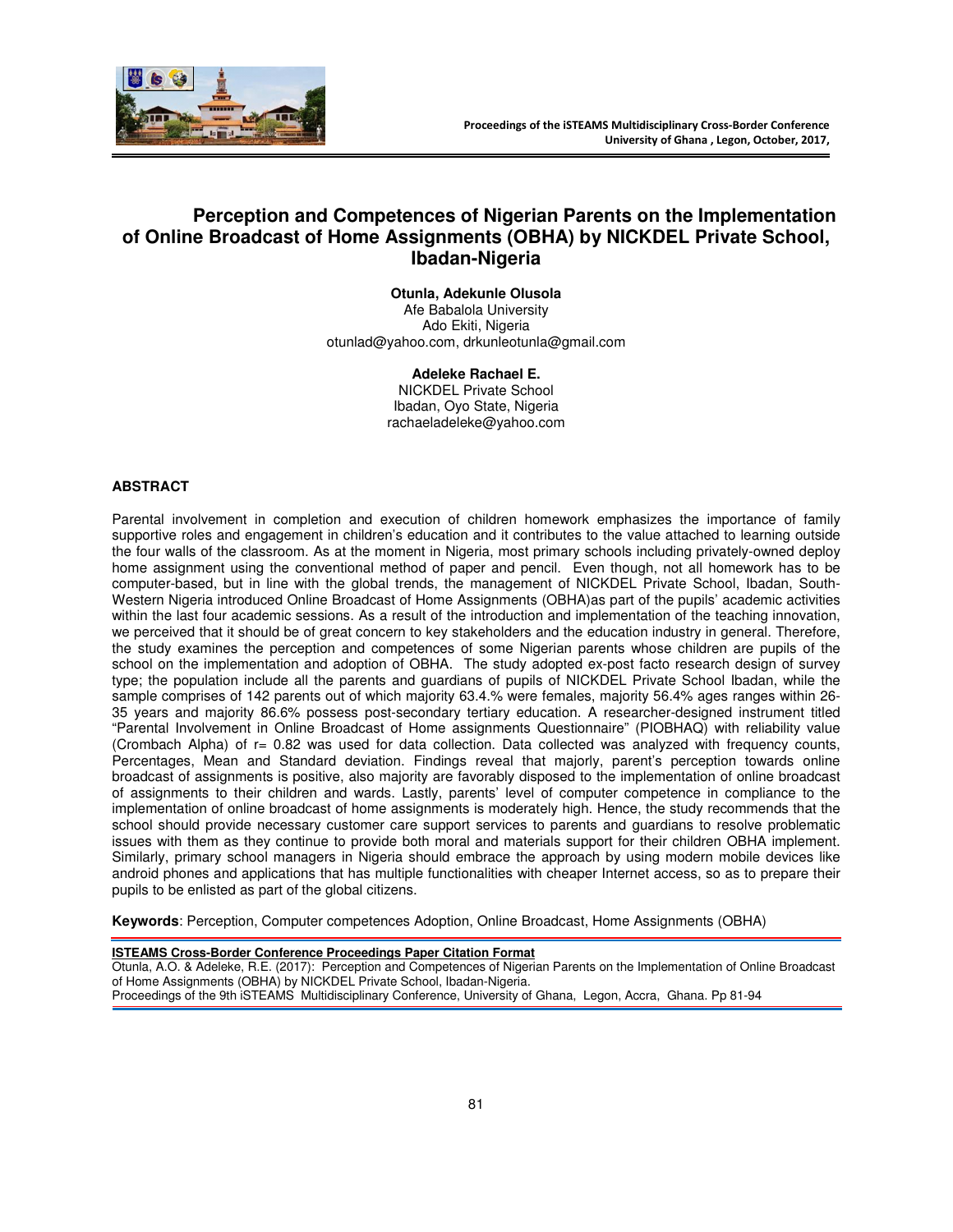

#### **1. BACKGROUND TO THE STUDY**

Ideally, the family should play active and supportive roles in the early education of young children especially, at the formative stage of their early-childhood and elementary education. Parental engagement in child's education and active involvement in completion and execution of children homework emphasizes the importance of parents in children's education. Parental involvement also ascertains the value they attached to cognitive learning outside the four walls of the classroom. As at the time of conducting this study, most primary or basic schools including those privately-owned in Nigeria deploy home assignment or homework using the conventional approach of paper and pencil. Homework is one of the opportunities provided for pupils to demonstrate outside the classroom especially at home the new knowledge and understanding gained while in the school. Further, homework is an important way for teachers to develop cordial relationships with parents just as activities assigned to pupils as homework also provide parents with a window into the content and skills their children are learning at school.

Home assignment is designed with the intention to reinforce lessons learned in school by students at home, but experiences have shown that students expect help from their parents on highly-tasking assignments. Thus, parents often become involved in their children's education through provision of solution to such tasking homework. In some other situations children often complete homework during after school programs or work on it during the school hours or day. Invariably, homework remains a powerful tool for; allowing parents and other adults know what the child is learning and give children and parents a reason to talk about what's going on at school as well as giving teachers opportunities to hear from parents about children's learning (Steinberg, Lamborn, Dornsbusch & Darling, 1992). Even though there are problems inherent in execution of home works, parental involvement in pupil's homework has been associated with higher pupil's performance with evidence of attitudinal and behavioral development of higher achievement; it is also regarded as important vehicle for developing good study habits, desirable self-regulatory strategies, and greater self-direction (Cooper, 1998). In as much that pupils and students are not always pleased with carrying out such activities relating to academic work outside the classroom, studies have reported that there is perceived family discord and arguments between parents and children over the execution and completion of home works (Cooper, 1998; Warton, 2001; Xu 2007). Providing justification for parental involvement in child's education; the United Nation Educational and Scientific Organization (UNESCO) suggested that early childhood care must ensure that in addition to employing a carefully selected and trained caretaker program, policy must emphasize links with family, home culture and home language (UNESCO, 2000).

Homework monitoring after school involves teachers and parents; it invariably help staff in the school and family members to monitor accessibility and available to respond to simple questions, willingness to help the pupils and the child's emotional state and work patterns, and parental engagement to offer positive feedback on homework (Toney, Kelley, & Lanclos, 2003; Hong & Lee, 2003). Surprisingly, Bempechat (2004) in a studies reported that students, even those in high schools, do not spend more than one hour per day on teachers-assigned homework activities whereas, teachers' expectations are that homework activities will promote parental involvement, enhance students' learning achievement, strengthen homework habits, study skills and motivational dispositions. Reilly (2007) postulates that parents have ample opportunities to participate in their children's education and schooling through assisting, monitoring and engaging in their children's homework.

Therefore, home environment focuses on the aspect of creating a supportive environment for the children in terms of study, balanced meals, safety, a reading or homework area which has enough lighting. Early childhood education also advocate for establishing a family schedule to eat meals as a family, setting firm rules for bedtime, extracurricular activities, setting limit on television time, setting high but appropriate expectations, parents being models of learning and hard work (Jeynes, 2007). Homework also gives parents direct insight into their children school's educational agenda, approaches and pedagogy of teaching and learning. Also, Gill and Schlossman (2013) believes homework allows parents to discover what the school is doing and the extent of school's ability, inclination and availability to oversee the schoolwork and education of their children. Conversely,, empirical evidences affirms that students have negative dispositions; boring, too easy or too hard, and not relevant (Xu, 2007); adolescents in Chicago schools according to Shumow, Schmidt, and Kackar (2008) displays some emotional characteristics towards homework; anger, sense of ability, self-esteem, happiness, interest, concentration, stress level, effort, joy of the activity, control, and involvement while other studies revealed similar findings. Nevertheless, many educators, teachers and parents believe that homework is beneficial to pupils' learning because it reinforces learning and maximizes potential success.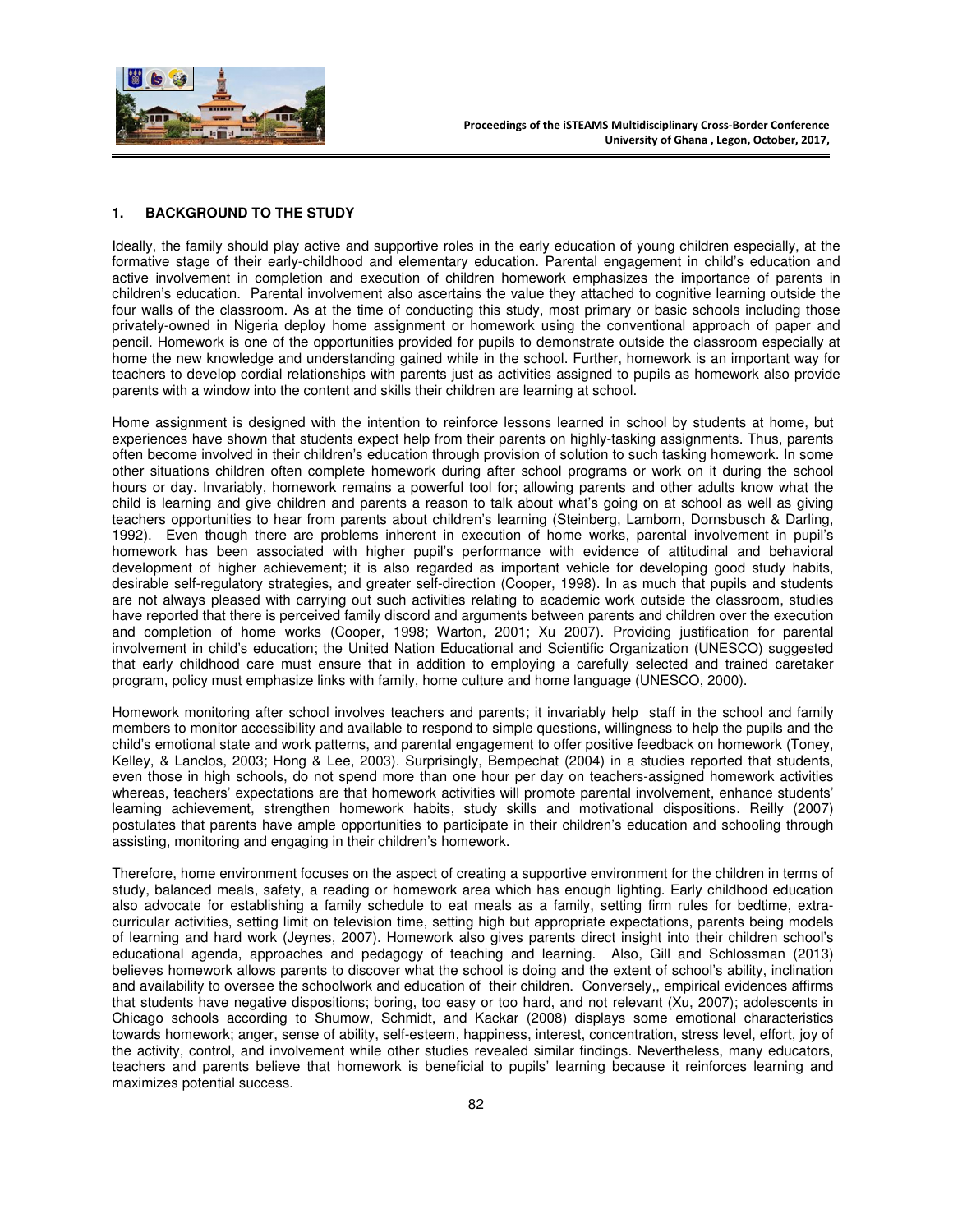

Generally, as earlier observed most of the homework assignment derived and assigned to pupils from the school academic work that had been taught in the classroom by Nigerian teachers, especially, among the public and private-owned schools are traditional and are highly dominated with paper and pencil activities. In line with the global trends, some schools have started exploring how technology could serve as interface between the school and the home. Even though, not all home works has to be computer-based, but exploring the technology-approach is highly desirable despite all the challenges of non-compliance majorly, among school administrators and teachers. Kara-Soteriou (2006) observed that the advent of new technologies in homework is being implemented by teachers who did not grow up in a digital era (most especially, in Nigeria). So implementing computer-based home assignment assignments are regarded as highly-tasking a technological activity, whereas many of the pupils and students who are digital native find to be pleasurable.

Therefore, one major issue with technology adaptation has to do with digital nativity; Prensky (2001) refers to pupils who are currently in schools as digital natives because they were born after 1985 and thereby, have grown up learning or at least interacting with computers, listening to music on iPods, playing video games, and using cell phones to communicate with others (Although, all these did not happen in Nigeria until year 2000). Invariably, pupils who interact with digital technology from an early age will definitely, have a greater understanding of its concepts more than their parents, teachers, or generally adults. The author further suggests that digital natives are used to receiving information at a fast rate because they gain immediate access to vast amounts of information and functioning best when networked and they prefer games to "serious" work, such as school content-related assignments. Buttressing digital nativity, Puckett and Bell (2006) also suggest that digital immigrants are individuals who were born before the existence of digital technology but are making efforts to adopt it to some extent later in life.

Consequent upon Prensky, 2001; Puckett and Bell, 2006 definitions, it implies that most teachers and parents are in the category of digital immigrants i.e. those who grew up before the digital age, where items such as home computers, the Internet, and mobile phones were either non-existent or not as widely available. According to Otunla and Akinyemi (2015) this situation is a resemblance of most Nigerian adults, because the global system for mobile telecommunication (GSM) was introduced into the Nigerian market through the issuance of operating licenses to four pioneer telecommunication service providers by the Nigerian Communications Commission (NCC) in 2001 being the Nigerian government sole regulatory agency in the telecommunication industry. Researchers have expressed their concern on how digital immigrants could improve on their level of technology adaptations; Garthwait and Weller (2005) suggest that teachers and parents who are digital immigrants should adhere to diffusion theory (Rogers, 2003) in order to fully understand the world of the digital native. Rogers (2003) diffusion of innovation theory suggests that adopters' attitudes evolve when adopting or rejecting technology. Adopters' first hear about an innovation, form an attitude about it, decide to accept it (or reject it), implement it, and then create unique applications for it. Over the course of time, the digital immigrant such as teacher's or parent's actions, decisions, and choices are influenced by the context of the social system. With an open mind and a sense of acceptance, the digital immigrant teacher or parents can become immersed into the world of technology.

The term online assignment employs a number of Computer Assisted Instruction (CAI), e-learning and online instructional methods. Generally, online instruction includes real-time (synchronous) and anytime, anywhere (asynchronous) interactions. Broadcast means, to transmit, send out or make known over a wide area through the use of communication channels. The communications channels are traditionally, through the radio or instructional radio and television (instructional television) broadcasts; but of late includes the cable networks, satellite television and the Internet. Therefore, the term 'Online Broadcast of Home Assignments' (OBHA) refers to school-based, teacher-assigned, class instructions on home works delivered by narrow-cast via the Internet applications, tools and networks. The best way to maintain the connection between on-line education and the values of traditional education is through ensuring that online assignment is delivered by teachers, fully qualified and interested in on-line assignment in a web-based environment. Thus, Feenberg (1998) suggested that online assignment is most effective when given by teachers experienced in their subject matter.

Consequently, two parallel processes take place in an online assignment because students become more active and reflective learners and students and teachers engage in assignment through the use of technology and become more familiar with technology use. More so, two approaches to online assignments have emerged over the years, they are synchronous and asynchronous learning. Synchronous assignment is instruction and collaboration in "real time" via the Internet.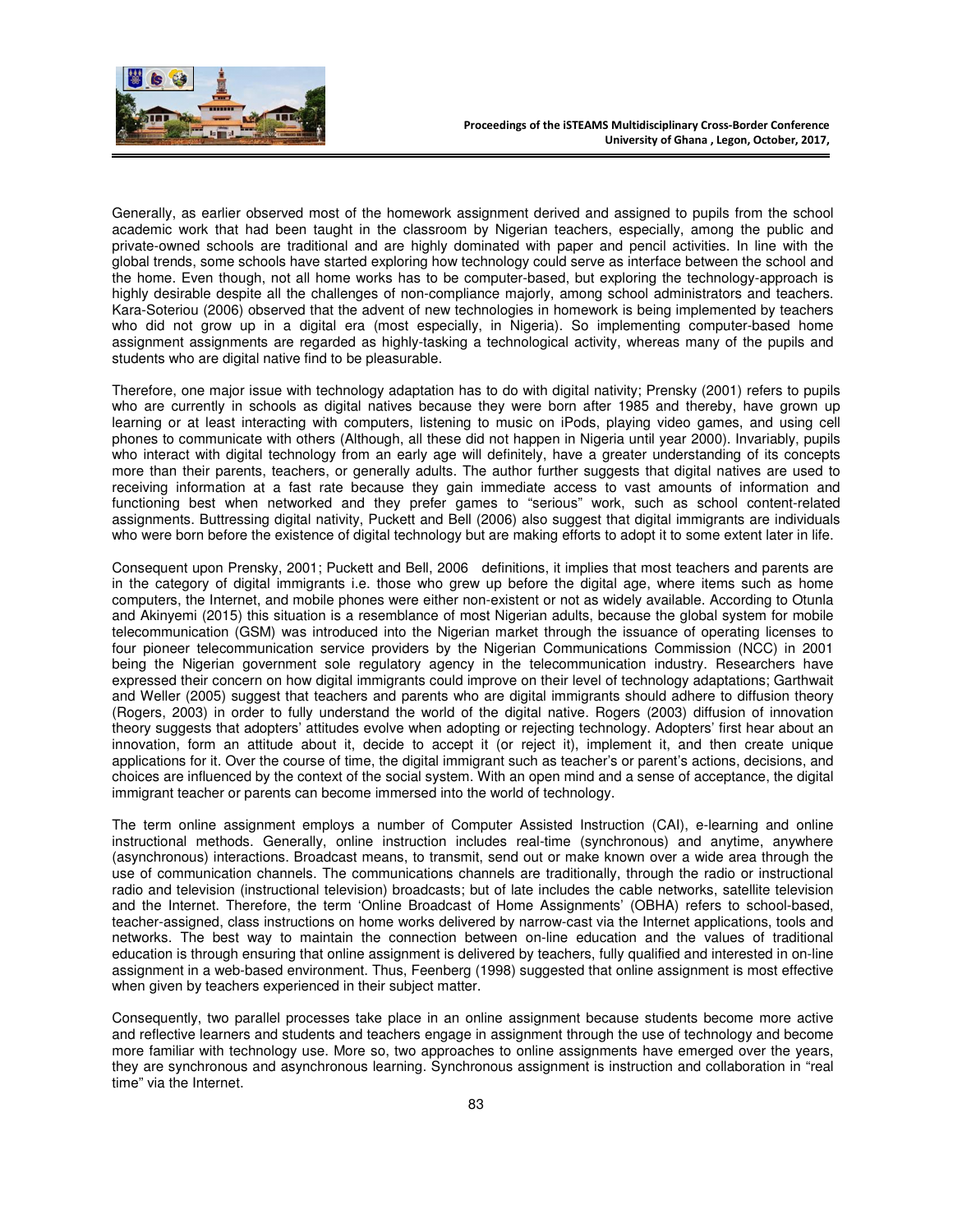

It typically involves tools, such as; live chat, audio and video conferencing, data and application sharing, shared whiteboard, virtual "hand raising" including, joint viewing of multimedia presentations and online slide shows. While, asynchronous assignment methods use the time-delayed capabilities of the Internet. It typically involves tools, such as; e-mail, threaded discussion, newsgroups and bulletin boards including file attachments. Asynchronous assignments are still instructor-facilitated but are not conducted in real time, which means that students and teacher can engage in school subject-related activities at their convenience rather than during specifically coordinated sessions. Asynchronous assignments does not need to be scheduled in the same way as synchronous assignments, allowing students and instructors the benefits of anytime, anywhere learning.

In line with the advancement in Information Technology, NICKDEL Private School commenced integration of technology-driven online application with the adoption of a portal called 'Eduporch'. Eduporch is a complete educational Information Processing management tool that assists the school's day-to-day activities that allows for seamless interactions among major stakeholders with easy user-friendly interface. Eduporch platform as an application provide smooth interactions between parents and the school management for easy monitoring of students' academic performance, including easy access to pupils'' assignments and attendance (eduporch.com, nd) Thus, Eduporch software is accessible to pupils online with the address www.eduporch.edu.com by Parents, Teachers, Pupils and School Administrators using personal phone number as user name and password to log in. Teachers directly upload electronic subject assignment to the platform for the pupils who in turn log in with their parent's phone number or could be assisted by parents. With the adoption of Eduporch platform, this study devised the term 'Online Broadcast of Home Assignment' (OBHA) which implies that teachers broadcast or deploy subject-based homework to pupils through the use of Eduporch platform and the pupils individually while at home or leisure time login with their parents' phone number as username and password.

Pupils of NICKDEL Private School usually attend to the assignment by downloading the assignment on any device, solve the assignment and thereafter, upload the answers or solution back unto the platform for the teacher to be able to assess. The teacher in-turn log in to Eduporch platform using his/her phone number and download the already answered assignment and thereafter upload pupils' score for the parents to access. Parents, Teachers, School Administrators and Students have access to the portal anywhere and anytime they need any academic information concerning the pupils, but our concern in this study is centered on Online Broadcast of Home Assignment (OBHA). As soon as parents or pupils log in, they can click on whatever information they need such as, pupil's home assignment, mark/score for the home assignment and corrections for the last home assignment. See Figure for Screenshots of Online Broadcast of Home Assignment (OBHA) on Eduporch.



**Fig. 1: Teacher's Log in page for Online Broadcast of Home Assignment**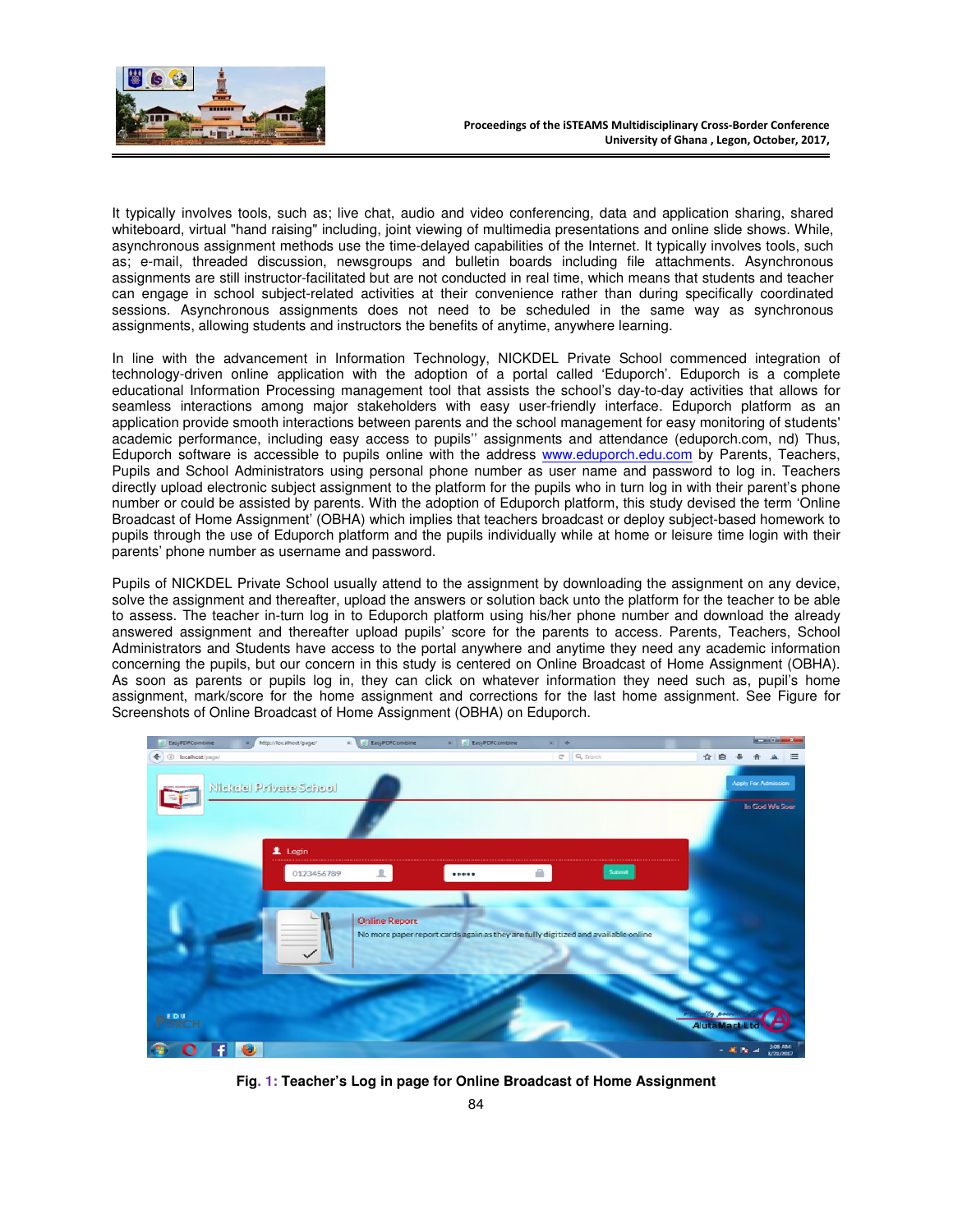

Class Timetable DE

G.

| + 0 localhost/texcher/assignment/get=assignment&session=3 |                                                                                                                                                      |                                                                                                                                                                                                                                                            |                     | C Q Search                     |                             | ☆ 自 ↓ 含 ▲ 三              |
|-----------------------------------------------------------|------------------------------------------------------------------------------------------------------------------------------------------------------|------------------------------------------------------------------------------------------------------------------------------------------------------------------------------------------------------------------------------------------------------------|---------------------|--------------------------------|-----------------------------|--------------------------|
| <b>REA</b> Nickdel Private School                         |                                                                                                                                                      |                                                                                                                                                                                                                                                            |                     | Adeleke Rachael Eegunnike      | Change Password             | <b>OlogOut</b>           |
| 2017/2018 V Subjects Taken v                              | <b>Assignments</b>                                                                                                                                   | Class Notes<br>Notice Board 0                                                                                                                                                                                                                              | <b>El Reports</b>   |                                |                             |                          |
|                                                           |                                                                                                                                                      |                                                                                                                                                                                                                                                            |                     |                                |                             | <b>If New Assignment</b> |
| 2017/2018 :: Assignments                                  |                                                                                                                                                      |                                                                                                                                                                                                                                                            |                     |                                |                             |                          |
| Show 10 - entries                                         |                                                                                                                                                      |                                                                                                                                                                                                                                                            |                     |                                | Search:                     |                          |
| Title<br><b>File Attached</b>                             | Message                                                                                                                                              | Class<br>Subject                                                                                                                                                                                                                                           | <b>Created Date</b> | Due Date                       | <b>Submission Regulred</b>  |                          |
| No data available in table                                |                                                                                                                                                      |                                                                                                                                                                                                                                                            |                     |                                |                             |                          |
| Showing 0 to 0 of 0 entries                               |                                                                                                                                                      |                                                                                                                                                                                                                                                            |                     |                                | $\circledcirc$              |                          |
|                                                           |                                                                                                                                                      |                                                                                                                                                                                                                                                            |                     |                                |                             |                          |
|                                                           |                                                                                                                                                      |                                                                                                                                                                                                                                                            |                     |                                |                             |                          |
|                                                           |                                                                                                                                                      |                                                                                                                                                                                                                                                            |                     |                                |                             |                          |
|                                                           |                                                                                                                                                      |                                                                                                                                                                                                                                                            |                     |                                |                             |                          |
|                                                           |                                                                                                                                                      |                                                                                                                                                                                                                                                            |                     |                                |                             |                          |
|                                                           | © 2015 - 2017 @ ALITAMART NIG LTD   Terms and Conditions   Contact us                                                                                |                                                                                                                                                                                                                                                            |                     |                                | Posse   Porter   a AutoMart |                          |
| O                                                         | 樰                                                                                                                                                    |                                                                                                                                                                                                                                                            |                     |                                | $-8.8 -$                    | 308.4M<br>8/21/2017      |
|                                                           |                                                                                                                                                      |                                                                                                                                                                                                                                                            |                     |                                |                             |                          |
|                                                           | Fig. 2: Teacher's Upload Page for Online Broadcast of Home Assignment.                                                                               |                                                                                                                                                                                                                                                            |                     |                                |                             |                          |
|                                                           |                                                                                                                                                      |                                                                                                                                                                                                                                                            |                     |                                |                             |                          |
| <b>KR.</b> EduPorch<br>$x +$                              |                                                                                                                                                      |                                                                                                                                                                                                                                                            |                     |                                |                             |                          |
| ← ♪ @ localhost/page/parent-home                          |                                                                                                                                                      |                                                                                                                                                                                                                                                            |                     | $\nabla \mathcal{C}$ Q, Search |                             | ☆ 自 → 自                  |
| <b>ng Nickdel Private School</b>                          | In God We :                                                                                                                                          |                                                                                                                                                                                                                                                            |                     |                                |                             | Mr and Mrs Isaiah        |
| My Wards v                                                |                                                                                                                                                      |                                                                                                                                                                                                                                                            |                     |                                | ISAIAH Tomilola Seur        |                          |
|                                                           |                                                                                                                                                      |                                                                                                                                                                                                                                                            |                     |                                |                             |                          |
|                                                           |                                                                                                                                                      |                                                                                                                                                                                                                                                            |                     |                                |                             |                          |
|                                                           | 2016/2017                                                                                                                                            |                                                                                                                                                                                                                                                            |                     |                                |                             |                          |
|                                                           | Primary 1 A Assignment(s)                                                                                                                            |                                                                                                                                                                                                                                                            |                     |                                |                             |                          |
|                                                           |                                                                                                                                                      |                                                                                                                                                                                                                                                            |                     |                                |                             |                          |
|                                                           |                                                                                                                                                      |                                                                                                                                                                                                                                                            |                     |                                |                             |                          |
|                                                           |                                                                                                                                                      |                                                                                                                                                                                                                                                            |                     |                                |                             |                          |
|                                                           |                                                                                                                                                      | <b>The Control Control</b><br>Music<br>Subject: Music                                                                                                                                                                                                      |                     |                                |                             |                          |
| Student Profile                                           |                                                                                                                                                      |                                                                                                                                                                                                                                                            |                     |                                |                             |                          |
| Notice Board                                              |                                                                                                                                                      |                                                                                                                                                                                                                                                            |                     |                                |                             |                          |
| <b>B</b> Result                                           |                                                                                                                                                      |                                                                                                                                                                                                                                                            |                     |                                |                             |                          |
| <b>d</b> Termly Analytics                                 |                                                                                                                                                      |                                                                                                                                                                                                                                                            |                     |                                |                             |                          |
| di Sessional<br>Analytics                                 |                                                                                                                                                      |                                                                                                                                                                                                                                                            |                     |                                |                             |                          |
| Subjects Taken                                            | what is Literature<br>Subject: Literature<br>Des Dates Friday, 23 July 2012<br>Merange: what is Literature<br>By APLES R & NEW!<br>Py APLES R & NEW! | Subject: Maxic<br>Date: Date: Therday, 17 Jul 2029<br>Measurge: Wats is Maxic<br>MENT<br>Py ADELECE R R<br>NENT<br>Py ADELECE R R<br>NENT<br>Py ADELECE R R<br>Py ADELECE R R<br>Py ADELECE R R<br>Py ADELECE R R<br>Py ADELECE R R<br>Py ADELECE R R<br>P |                     |                                |                             |                          |

**Fig. 3: Typical Teacher's Upload Page for Online Broadcast of Home Assignment** 

 $\sim 10$   $\mu$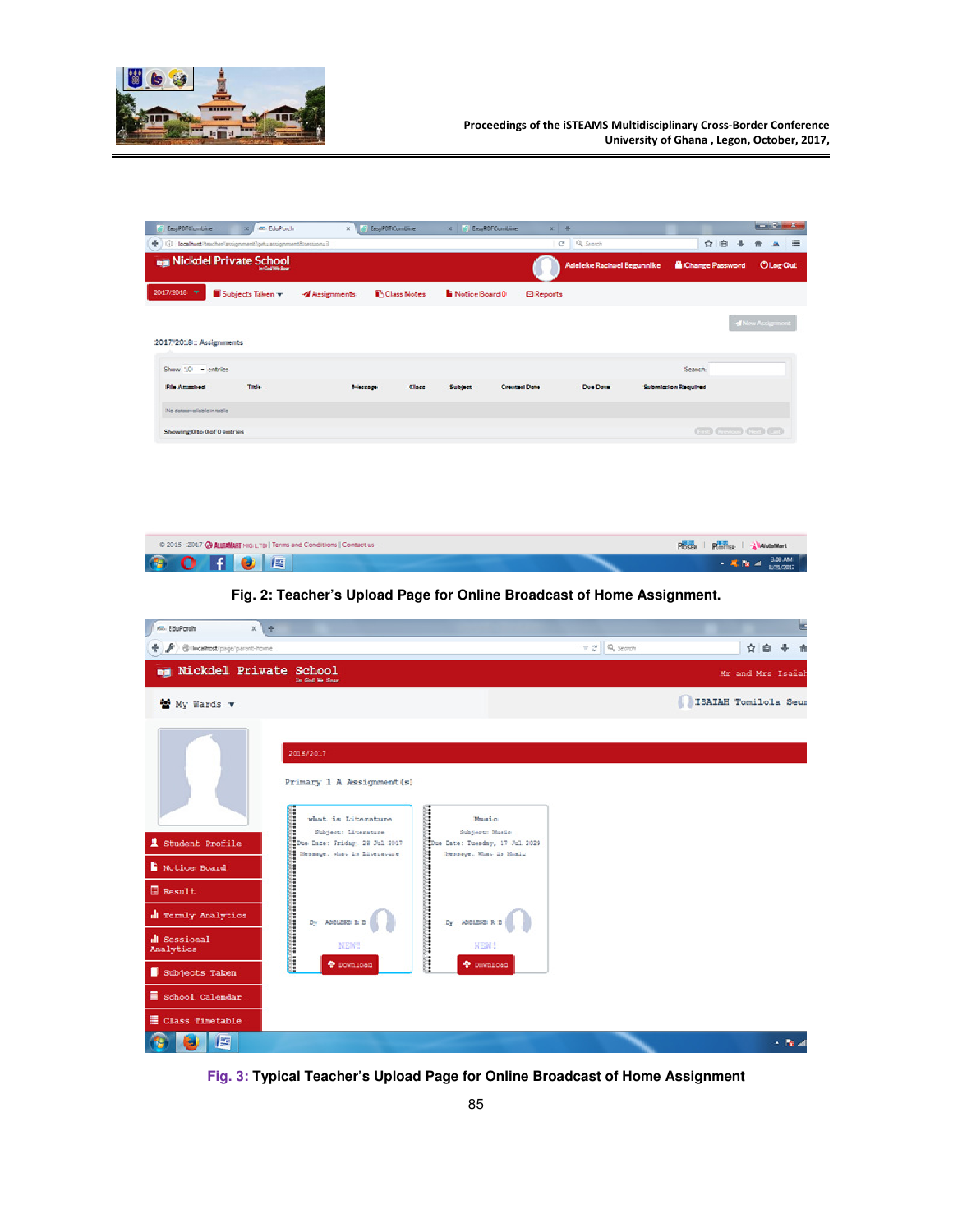

| EasyPDFCombine      | http://localhost/page/ | x ElseyPDFCombine    | x F ExcyPDFCombine                                                                | $x +$         |                              |                            |                                       | <b>STATISTICS</b> |
|---------------------|------------------------|----------------------|-----------------------------------------------------------------------------------|---------------|------------------------------|----------------------------|---------------------------------------|-------------------|
| ← © localhost/page/ |                        |                      |                                                                                   | $C$ Q Sepreth |                              | ☆ 自<br>÷                   |                                       | $\equiv$          |
|                     | Nickdel Private School |                      |                                                                                   |               |                              |                            | Apply For Admission<br>In God We Soar |                   |
|                     | 1 Login                |                      |                                                                                   |               |                              |                            |                                       |                   |
|                     | 0123456789             | 土                    |                                                                                   |               | $\mathsf{Stom} \mathfrak{t}$ |                            |                                       |                   |
|                     |                        | <b>Online Report</b> | No more paper report cards again as they are fully digitized and available online |               |                              |                            |                                       |                   |
| <b>PORCH</b>        |                        |                      |                                                                                   |               |                              | the power<br>AlutaMart Ltd |                                       |                   |
| n                   | э.                     |                      |                                                                                   |               |                              | - 尾海道                      |                                       | 306.AM            |

**Fig. 4: Teachers' Log out Page after Online Broadcast of Home Assignment** 

| m. EduPorch<br>$x +$          |                                                  |                     |                           |                     |       | $-0-x$               |          |
|-------------------------------|--------------------------------------------------|---------------------|---------------------------|---------------------|-------|----------------------|----------|
| B localhost page/parent-home  |                                                  | $\tau$ $C$ Q Search |                           | ☆自→                 |       |                      | $\equiv$ |
| <b>Nickdel Private School</b> |                                                  |                     |                           | Mr and Mrs Isaiah v |       |                      |          |
| My Wards v                    |                                                  |                     | ISAIAH Tomilola Seun Page |                     |       |                      |          |
|                               |                                                  |                     |                           |                     |       |                      |          |
|                               | Bio-Data                                         |                     |                           |                     |       |                      |          |
|                               | Registration No: 16/1357                         |                     |                           |                     |       |                      |          |
|                               | Full Name: Isaiah tomilola seun                  |                     |                           |                     |       |                      |          |
| 1 Student Profile             | Class: Primary 1 A                               |                     |                           |                     |       |                      |          |
| Notice Board                  | Gender: Male                                     |                     |                           |                     |       |                      |          |
| 目 Result                      |                                                  |                     |                           |                     |       |                      |          |
| <b>d</b> Termly Analytics     | Parent Data                                      |                     |                           |                     |       |                      |          |
| di Sessional<br>Analytics     | Full Name: Mr and Mrs Isaiah                     |                     |                           |                     |       |                      |          |
| Subjects Taken                | Contact Address: 4, kofo popoola Abayomi Estate. |                     |                           |                     |       |                      |          |
| School Calendar               | <b>Email:</b>                                    |                     |                           |                     |       |                      |          |
| <b>E</b> Class Timetable      | Phone: 08088874468                               |                     |                           |                     |       |                      |          |
| э                             |                                                  |                     |                           |                     | $+34$ | 1:39 PM<br>7/24/2017 |          |

**Fig. 5: Pupils and Parents' Bio-data Page for Authentication and Authorization**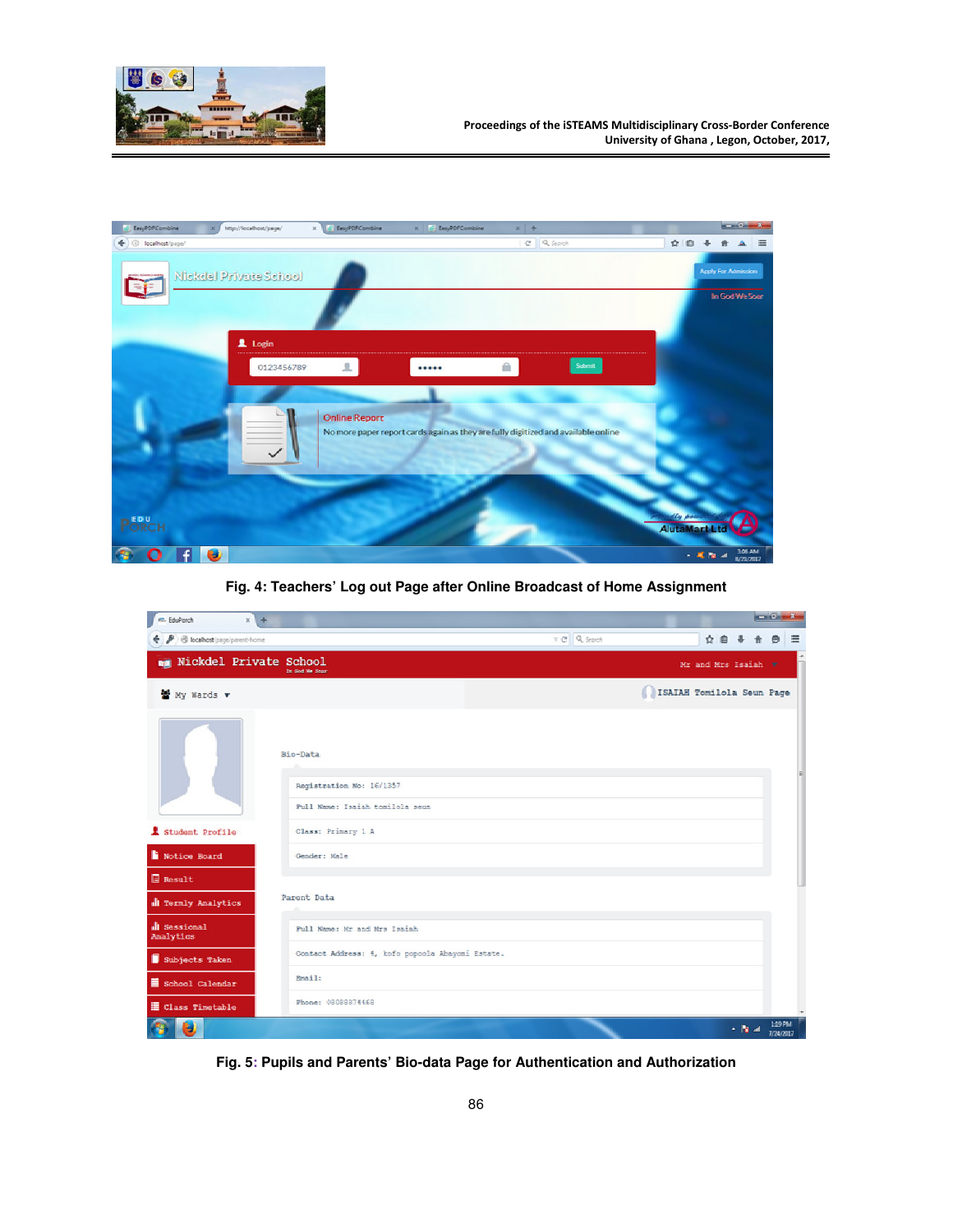



**Fig. 6: Parent's Log in Page for Download of Online Home Assignment** 

| // EasyPDFCombine<br>×                                                                              | <b>M. EduPorch</b> |                       | x (2) http://ocalhost/virtual/foca: x   /   Excel/DFCombine |            |                        | x E En/OfCombine |                  | $x + 4$ |                 |          | <b>ALCOHOL:</b>               |                                   |
|-----------------------------------------------------------------------------------------------------|--------------------|-----------------------|-------------------------------------------------------------|------------|------------------------|------------------|------------------|---------|-----------------|----------|-------------------------------|-----------------------------------|
| . (i) localhost/admin/student/getratudent                                                           |                    |                       |                                                             |            |                        | $C$ $Q$ States   |                  |         | 宜<br>o          |          |                               | $=$                               |
| <b>Nickdel Private School</b>                                                                       |                    |                       |                                                             |            |                        |                  | 1 Administrator  |         | Change Password |          | <b>OlogOut</b>                |                                   |
| <b>A</b> School Management                                                                          |                    | 발 People Management + | Academic Management v                                       |            | System Logs            | <b>Q</b> SMS     | <b>D</b> Reports | ? Help  |                 |          |                               |                                   |
| 606<br>Student Management                                                                           |                    |                       |                                                             |            |                        |                  |                  |         |                 |          | <b>G</b> Print Student Record |                                   |
| 2017/2018                                                                                           |                    |                       |                                                             | ۰          | Primary SC             |                  |                  |         |                 |          |                               |                                   |
|                                                                                                     |                    |                       |                                                             |            | Nursery A              |                  |                  |         |                 |          |                               |                                   |
| 2017/2018 :: Primary 1C                                                                             |                    |                       |                                                             |            | Nursery B<br>Nursery C |                  |                  |         |                 |          |                               |                                   |
| Show 10 - entries                                                                                   |                    |                       |                                                             |            | Playgroup A            |                  |                  |         |                 |          |                               |                                   |
| S/N<br><b>Regists</b>                                                                               | <b>Names</b>       | Gender                | Date of Birth                                               | State of 6 | Playgroup B<br>Kg1A    |                  |                  |         |                 |          |                               |                                   |
| No data available in table                                                                          |                    |                       |                                                             |            | Kg18                   |                  |                  |         |                 |          |                               |                                   |
|                                                                                                     |                    |                       |                                                             |            | Keite:                 |                  |                  |         |                 |          |                               |                                   |
| Showing 0 to 0 of 0 entries                                                                         |                    |                       |                                                             |            | kg2A                   |                  |                  |         |                 |          |                               |                                   |
|                                                                                                     |                    |                       |                                                             |            | kg2B<br>122            |                  |                  |         |                 |          |                               |                                   |
| A 4442 ANT A Bandber  5 LTD   Terms and Conditions   Contact us localhost administrated per student |                    |                       |                                                             |            |                        |                  |                  |         |                 |          |                               |                                   |
| π<br>£<br>n                                                                                         | 721<br>80 L        |                       |                                                             |            |                        |                  |                  |         |                 | $-8.5 -$ |                               | 342 AM<br><b>Burner Planet To</b> |

**Fig. 7: Eduporch Pupils' Log in Home Page for Online Download of Home Assignment**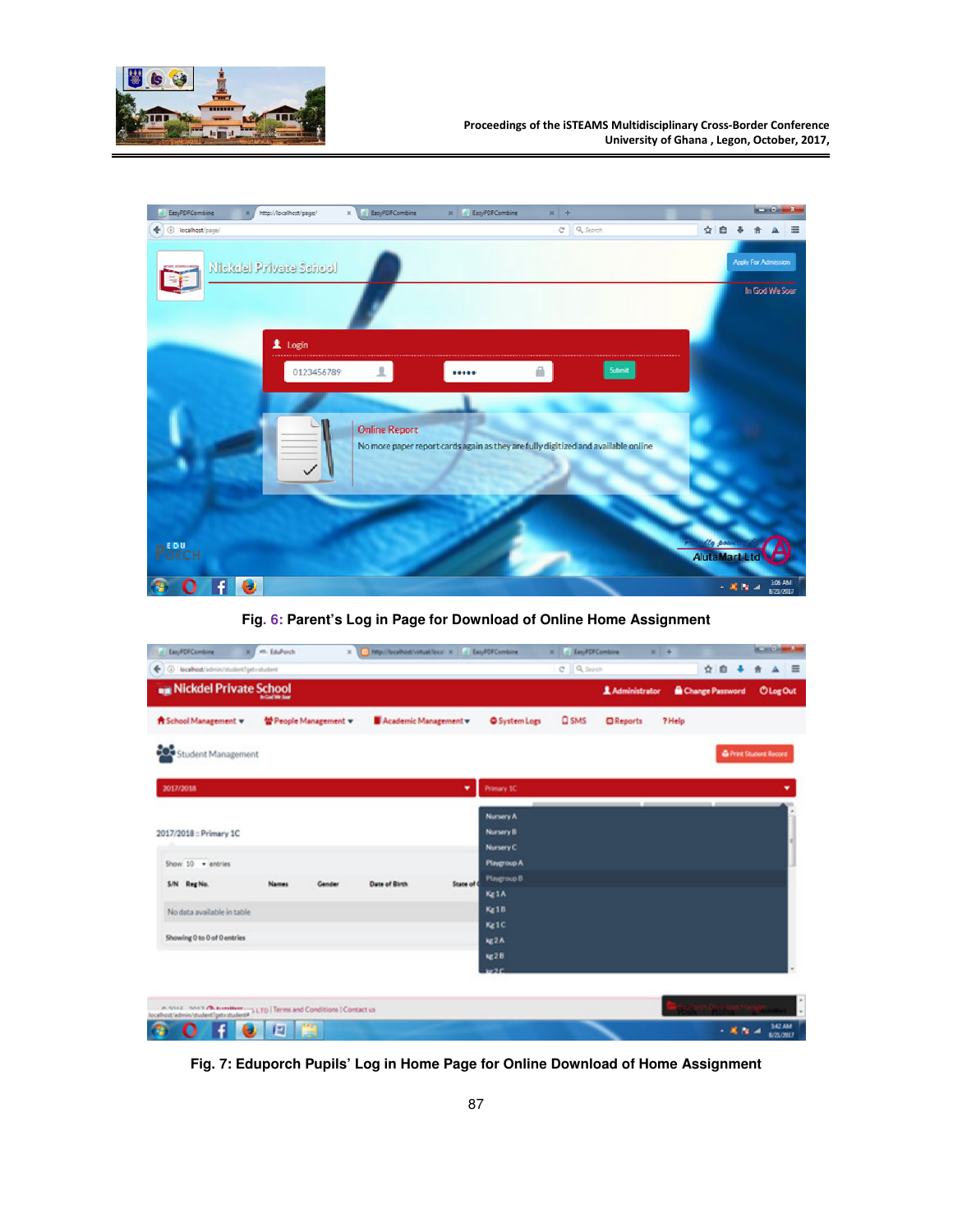

| Mozilla Firefox Start Page X MI EduPorch                  | $x +$                                                                   |                               |                         |                                   | $-0.1$                        |
|-----------------------------------------------------------|-------------------------------------------------------------------------|-------------------------------|-------------------------|-----------------------------------|-------------------------------|
| + B localhost/teacher/assignment/get=assignment8session=2 |                                                                         |                               | $\forall$ $C$ Q, Search | ☆自 ↓                              | $=$<br>$\bullet$              |
| <b>Nickdel Private School</b>                             | Title                                                                   |                               |                         |                                   |                               |
| 2016/2017 -<br><b>A</b> Classes w<br>Subjects Tal         | Computer                                                                |                               | its                     |                                   |                               |
|                                                           | Instruction                                                             |                               |                         |                                   |                               |
| 2016/2017 :: Assignments                                  | 1. what is internet browser<br>2. state two example of internet browser |                               |                         |                                   |                               |
| Show $10 -$ entries                                       |                                                                         |                               |                         | Search:                           |                               |
| <b>File Attached</b><br>Title                             | Due Date                                                                |                               |                         | <b>Submission Required</b>        |                               |
| No data available in table                                | 29-07-17                                                                |                               |                         |                                   |                               |
| Showing 0 to 0 of 0 entries                               |                                                                         |                               |                         | <b>Grand Grande</b> (1983) (1983) |                               |
|                                                           | online submision required                                               |                               |                         |                                   |                               |
|                                                           | O No                                                                    | $\boxed{\bullet}$ Yes         |                         |                                   |                               |
|                                                           |                                                                         | <b>Upload Assignment File</b> |                         |                                   |                               |
|                                                           |                                                                         |                               |                         |                                   |                               |
| © 2015 - 2017 @ AUTOMART NIG LTD   Terms and Condit       |                                                                         |                               |                         | POSS   POTTER   SARAMANT          |                               |
| 檀                                                         |                                                                         |                               |                         |                                   | 9:10 AM<br>$-32 \times 10000$ |

**Fig. 8: Typical Eduporch Page for Online Home Assignment in Computer Studies.** 



**Fig. 9: Typical Pupils' Download page for Online Broadcast of Home Assignment**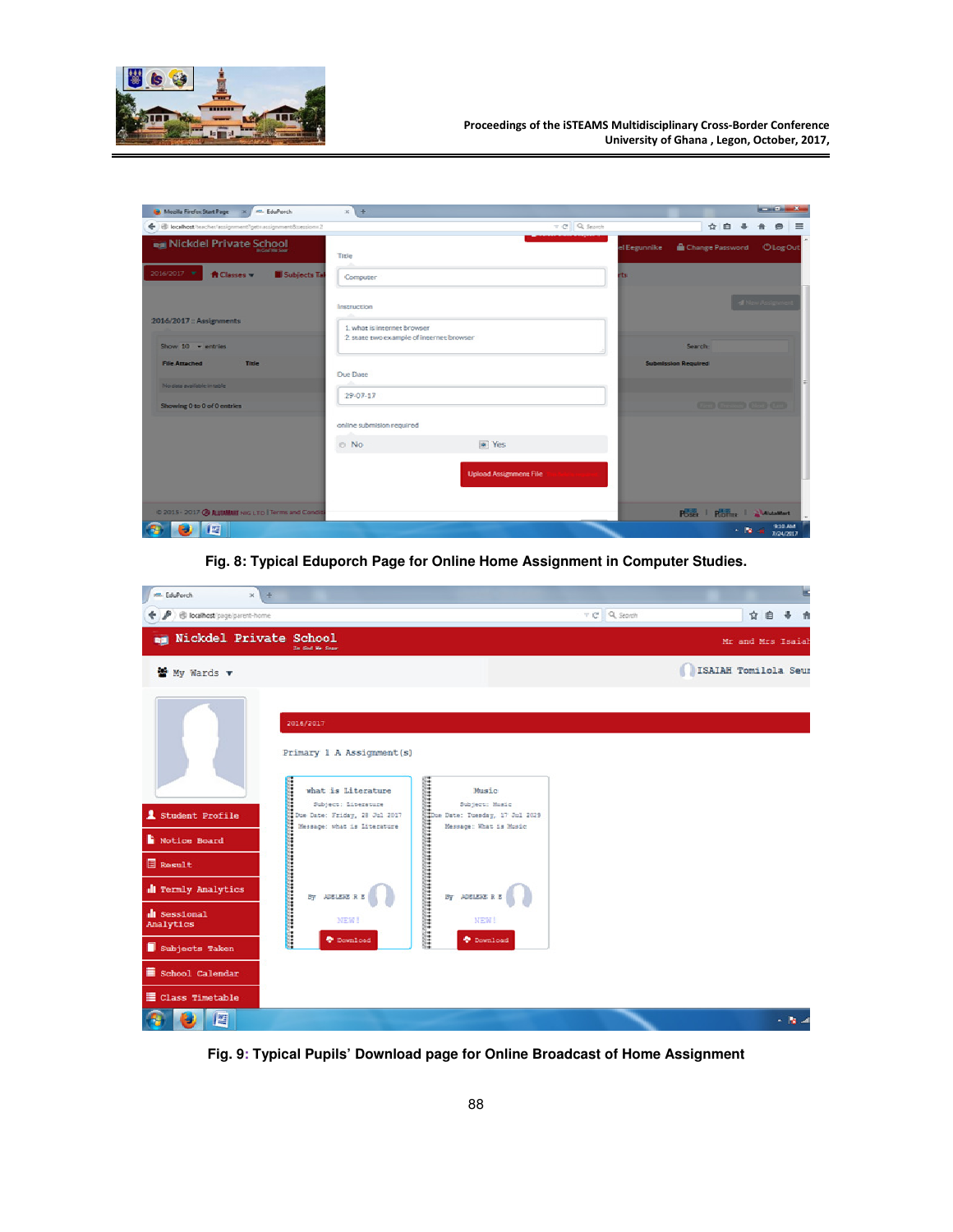

| ( @ localhost/admin/use/getsuser |                                                                      |                     |                      | $C$ $Q$ Spot              | ğ.<br>10        |         |
|----------------------------------|----------------------------------------------------------------------|---------------------|----------------------|---------------------------|-----------------|---------|
| Nickdel Private School           |                                                                      |                     |                      | Administrator             | Change Password | OlogOut |
| A School Management v            | 발 People Management +                                                | Academic Management | <b>O</b> System Logs | Q SMS<br><b>O</b> Reports | ? Help          |         |
| User Password Management         |                                                                      |                     |                      |                           |                 |         |
| <b>Users Password</b>            |                                                                      |                     |                      |                           |                 |         |
| Loading                          |                                                                      |                     |                      |                           |                 |         |
| Show 10 . entries                |                                                                      |                     |                      |                           | Search          |         |
| Username                         | Password                                                             | Name                | Role                 |                           |                 |         |
| 0000000                          | <b>Homes</b>                                                         | MRMRS Artista       | Parent               |                           |                 | Melu w  |
| 0000000000                       | <b>ALCOHOL</b>                                                       | MrMrs latela        | Parent               |                           |                 | Manu W  |
| 000022                           | mmm                                                                  | MrMrs Olatunji      | Parent               |                           |                 | Manu W  |
| 07055658458                      | <b>MARINE</b>                                                        | MR/MRS OLOWDOKERE   | Parent               |                           |                 | Manu W  |
| 07057273393                      | <b>Hintment</b>                                                      | Mr/Mrs Akinleye     | Parent               |                           |                 | Mary W  |
| 07069388623                      | <b>EXECUTIVE</b>                                                     | Mr.Mrs Usman        | <b>Parent</b>        |                           |                 | Menu W  |
| 07069705403                      | <b>Home</b>                                                          | Mr/Mrs Oseyowa      | Parent               |                           |                 | Meru W  |
| 07089385935                      | <b>ISSUED</b>                                                        | McMos               | Parent               |                           |                 | Many W  |
|                                  | C 2015 : 2017 @ ALIUMERT NIG LTD   Terms and Conditions   Contact us | <b>M.M.Diok</b>     | Time                 |                           |                 |         |

**Fig. 10: Typical Administrator's Page on Users' Details for Online Communication** 

## **1.1. Statement of the Problem**

generally believe that pupils' homework grades directly influence their overall grades. It implies that, there is a connection between pupils' homework activities and their overall grades. Hitherto, before now most home assignment are dominated by traditional paper-pencil approach but recent development reveals that pupils presently in schools being digital natives are more exposed than adults to technology and are thus less inclined to complete their homework because most of the school academic activities are textbook and paper-pencil-driven as opposed to technology-oriented. As a result of this development, the management of NICKDEL private school, Ibadan introduced Online Broadcast of Home Assignments (OBHA) to pupils within the last four academic sessions.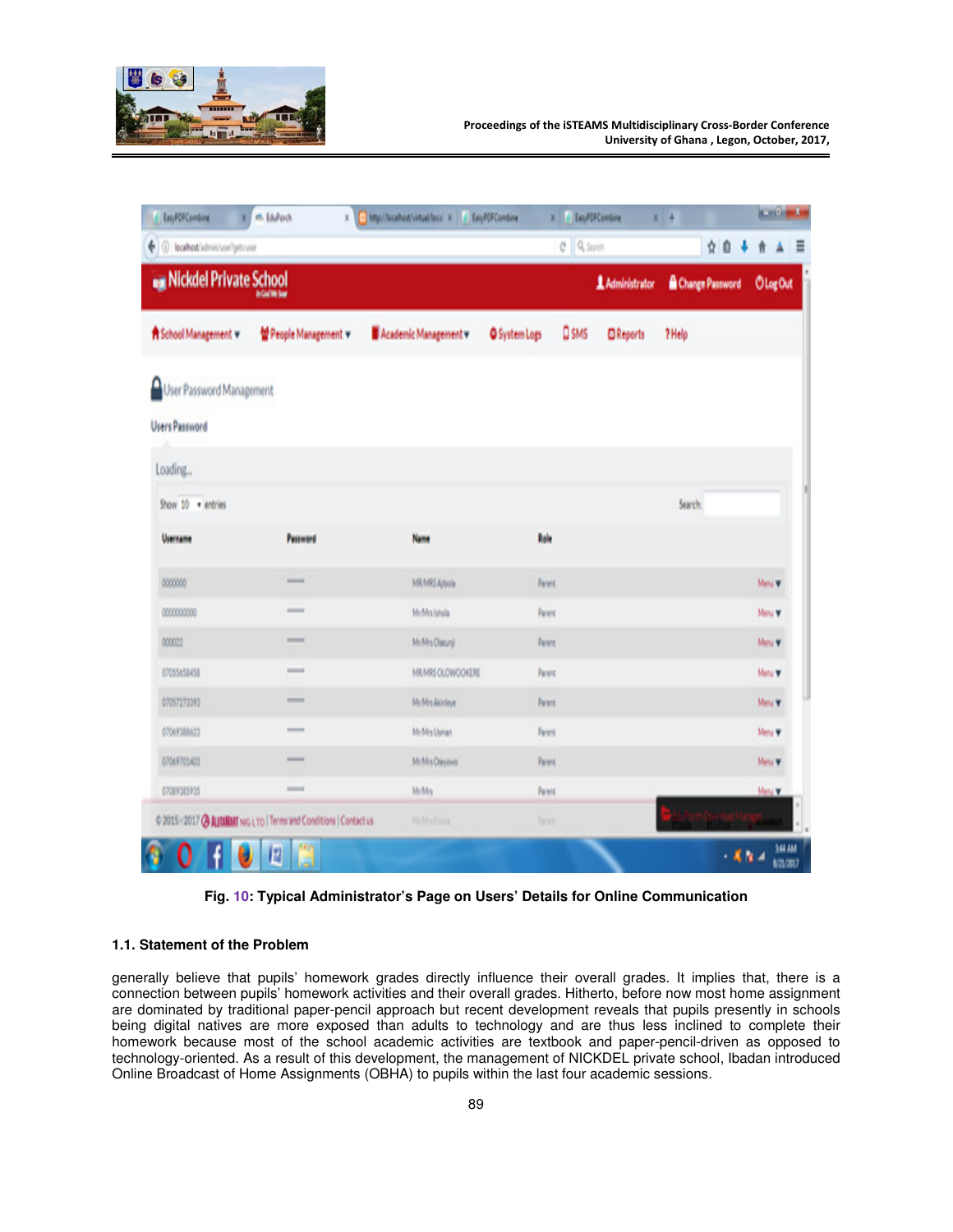

The authors; one as an elementary school teacher and the lead author as a researcher are concerned with the aftermath of the introduction and implementation of the teaching innovation, we perceived that it should be of great concern to key stakeholders and the education industry in general. More so, that the implementation of such innovation is assumed not to be widely reported in this part of the world. Therefore, the study examines the perception, disposition and competences of some Nigerian parents on the implementation and adoption of OBHA.

## **1.2 Objectives of the Study**

The objectives of this study are:

- i. To ascertain parents' perception of the implementation of Online Broadcast of Home Assignments to pupils by the manage4ment of NICKDEL Private School, Ibadan.
- ii. To ascertain patterns of parents' disposition to the implementation of Online Broadcast of Home Assignments to pupils by the manage4ment of NICKDEL Private School, Ibadan.
- iii. To find out the level of parents' computer competence in the compliance with the implementation of Online Broadcast of Home Assignments to pupils by the manage4ment of NICKDEL Private School, Ibadan.

## **1.3 Research Questions**

The study sought to answer the following three questions:

- i. What is the parents' perception of the implementation of Online Broadcast of Home Assignments to pupils?<br>ii. What is the pattern of parents' disposition to the implementation of Online Broadcast of Home Assignments
- What is the pattern of parents' disposition to the implementation of Online Broadcast of Home Assignments to pupils?
- iii. What is the parents' level of computer competence in compliance to the implementation of Online Broadcast of Home Assignments to pupils??

## **2. METHODOLOGY**

#### **2.1 Research Design**

The study adopted Ex-post facto research design of survey type.

## **2.2 Population**

The population for the study included all the parents of Pupils in Basics three, four and five that are attending NICKDEL Private School, Ibadan Oyo State.

## **2.3 Sampling Techniques And Sample**

Purposive sampling technique was used to select 142 parents of Basic Three, Four and Five of NIKCDEL Private School, Ibadan, Nigeria. Majority were females 90 (63.4.%) while males are 52 (36.67%), Majority of the parents i.e. 80 (56.4%) are within ages 26-35 years and majority 121 (86.6%) possess post-secondary – tertiary education.

#### **2.4 Research Instrument**

Instruments used for data collection was a research-designed questionnaire titled, 'Parental Involvement in Online Broadcast of Home Assignments' PIOBHA) with reliability value (Crombach Alpha) of r= 0.82. It was used to elicit information on parents' perception of Online Broadcast of Home Assignments and perceived level of competence in management of OBHA.

#### **2.5 Data Collection & Analysis Techniques**

The class teachers who were duly briefed served as research assistants and they assisted in the distribution of questionnaire materials to pupils who in turn give to their parents or guardians at home. After completion of the questionnaire by parents, the class teachers later collected from the pupils and the second author collated them for further processing by the first author. Data collected was analyzed with frequency counts, Percentages, Mean and Standard deviation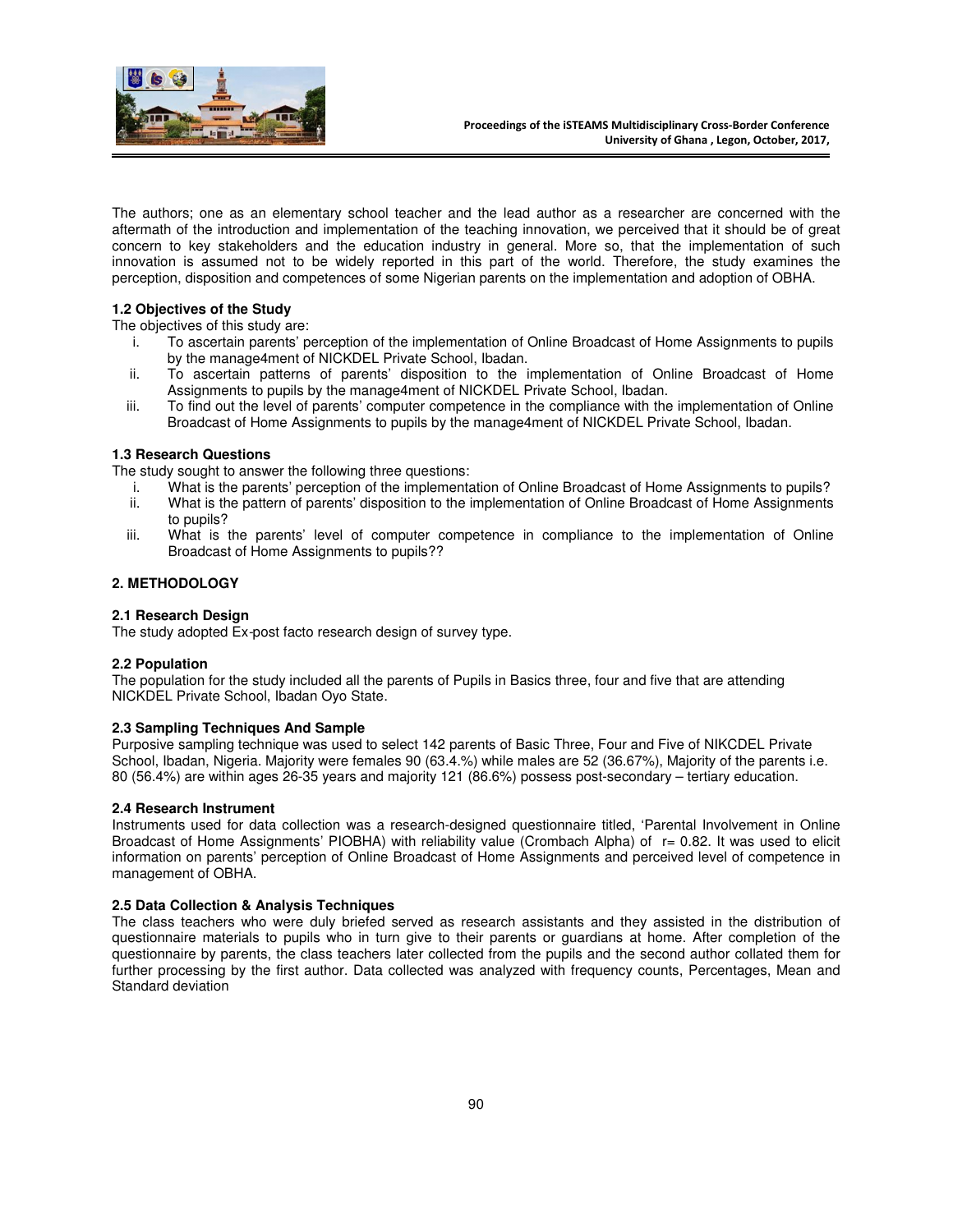

#### **3. RESULTS AND DISCUSSION**

**Research Question One:** What is the parents' perception of the implementation of Online Broadcast of Home Assignments to pupils?

| Table 1: Parents' Perception of the Implementation of Online Broadcast of Home Assignments to Pupils |        |        |         |       |             |      |  |  |  |
|------------------------------------------------------------------------------------------------------|--------|--------|---------|-------|-------------|------|--|--|--|
| <b>Items</b>                                                                                         | SΑ     |        |         | SD    | <b>Mean</b> | SD   |  |  |  |
|                                                                                                      | (N%)   | (N%)   | $(N\%)$ | (N%)  |             |      |  |  |  |
| Online broadcast of home assignments                                                                 | 48     | 80     |         | 6     | 3.19        | 0.7  |  |  |  |
| is a good innovation.                                                                                | (33.8) | (56.3) | (5.6)   | (4.2) |             |      |  |  |  |
| Pupils are motivated to use online                                                                   | 38     | 82     | 16      | 6     | 3.07        | 0.74 |  |  |  |
| broadcast of home assignments.                                                                       | (26.8) | (57.7) | (11.3)  | (4.2) |             |      |  |  |  |
| Online<br>broadcast<br>οf<br>home                                                                    | 33     | 84     | 21      |       | 3.02        | 0.70 |  |  |  |
| assignments keeps the pupils busy.                                                                   | (23.2) | (59.2) | (14.8)  | (2.8) |             |      |  |  |  |
| Online broadcast of home assignments                                                                 | 35     | 81     | 17      | 9     | 3.00        | 0.79 |  |  |  |
| will encourage pupils to learn                                                                       | (24.6) | (57.0) | (12.0)  | (6.3) |             |      |  |  |  |
| Online broadcast of home assignments                                                                 | 71     | 50     |         | 14    | 3.25        | 0.94 |  |  |  |
| prepares pupils for the changing world                                                               | (50.0) | (35.2) | (4.9)   | (9.9) |             |      |  |  |  |
| of technology.                                                                                       |        |        |         |       |             |      |  |  |  |
| Source: Field Survey (2017)                                                                          |        |        |         |       |             |      |  |  |  |

Table 1 presents the result of parents' perception of online broadcast of home assignments of their children. The result shows that majority (90.1%) agreed that Online broadcast of home assignments is a good innovation while 9.9% disagreed (Mean=3.19, SD=0.7). The result revealed further that 86.5% of the respondents agreed that pupils are motivated to use online broadcast of home assignments while 13.4% disagreed (Mean=3.07, SD=0.74). Moreover, 81.6% of the respondents agreed that online broadcast of home assignments will encourage pupils to learn while 17.4% disagreed (Mean=3.00, SD=0.79). The general indication from the findings as presented in table 1 is that the parent's perception towards online broadcast of assignment is positive and affirmative of the technology innovation aspiration of NICKDEL Private School Ibadan.

**Research Question Two:** What is the pattern of parents' disposition to the implementation of Online Broadcast of Home Assignments to pupils?

| Table 2: Patterns of Parents' Disposition to the Implementation of Online Broadcast of Home Assignments to |  |    |      |     |  |
|------------------------------------------------------------------------------------------------------------|--|----|------|-----|--|
| pupils                                                                                                     |  |    |      |     |  |
| <b>Items</b>                                                                                               |  | SD | Mean | SD. |  |

| Items                                    | SА<br>$(N\%)$ | A<br>$(N\%)$ | D<br>(N%) | SD<br>$(N\%)$ | Mean | SD   |  |
|------------------------------------------|---------------|--------------|-----------|---------------|------|------|--|
| Online<br>broadcast<br>οf<br>home        | 50            | 72           | 13        |               | 3.16 | 0.78 |  |
| will<br>the<br>assignments<br>improve    | (35.2)        | (50.7)       | (9.2)     | (4.9)         |      |      |  |
| knowledge of the pupils on technology    |               |              |           |               |      |      |  |
| use.                                     |               |              |           |               |      |      |  |
| Online<br>broadcast<br>οf<br>home        | 6             | 21           | 65        | 50            | 1.88 | 0.81 |  |
| assignments is a waste of time pupil at  | (4.2)         | (14.8)       | (45.8)    | (35.2)        |      |      |  |
| this level.                              |               |              |           |               |      |      |  |
| Online<br>οf<br>broadcast<br>home        | 20            | 37           | 56        | 29            | 2.33 | 0.95 |  |
| assignments may exposes pupils to        | (14.1)        | (26.1)       | (39.4)    | (20.4)        |      |      |  |
| unnecessary stress.                      |               |              |           |               |      |      |  |
| online<br>broadcast<br>of<br>The<br>home | 34            | 71           | 26        | 11            | 2.90 | 0.85 |  |
| assignment is difficult to me as a       | (23.9)        | (50.0)       | (18.3)    | (7.7)         |      |      |  |
| parent                                   |               |              |           |               |      |      |  |
| fully in support of online<br>I am       | 45            | 63           | 19        | 15            | 2.97 | 0.93 |  |
| broadcast of home assignments in my      | (31.7)        | (44.4)       | (13.4)    | (10.6)        |      |      |  |
| child/ward's school.                     |               |              |           |               |      |      |  |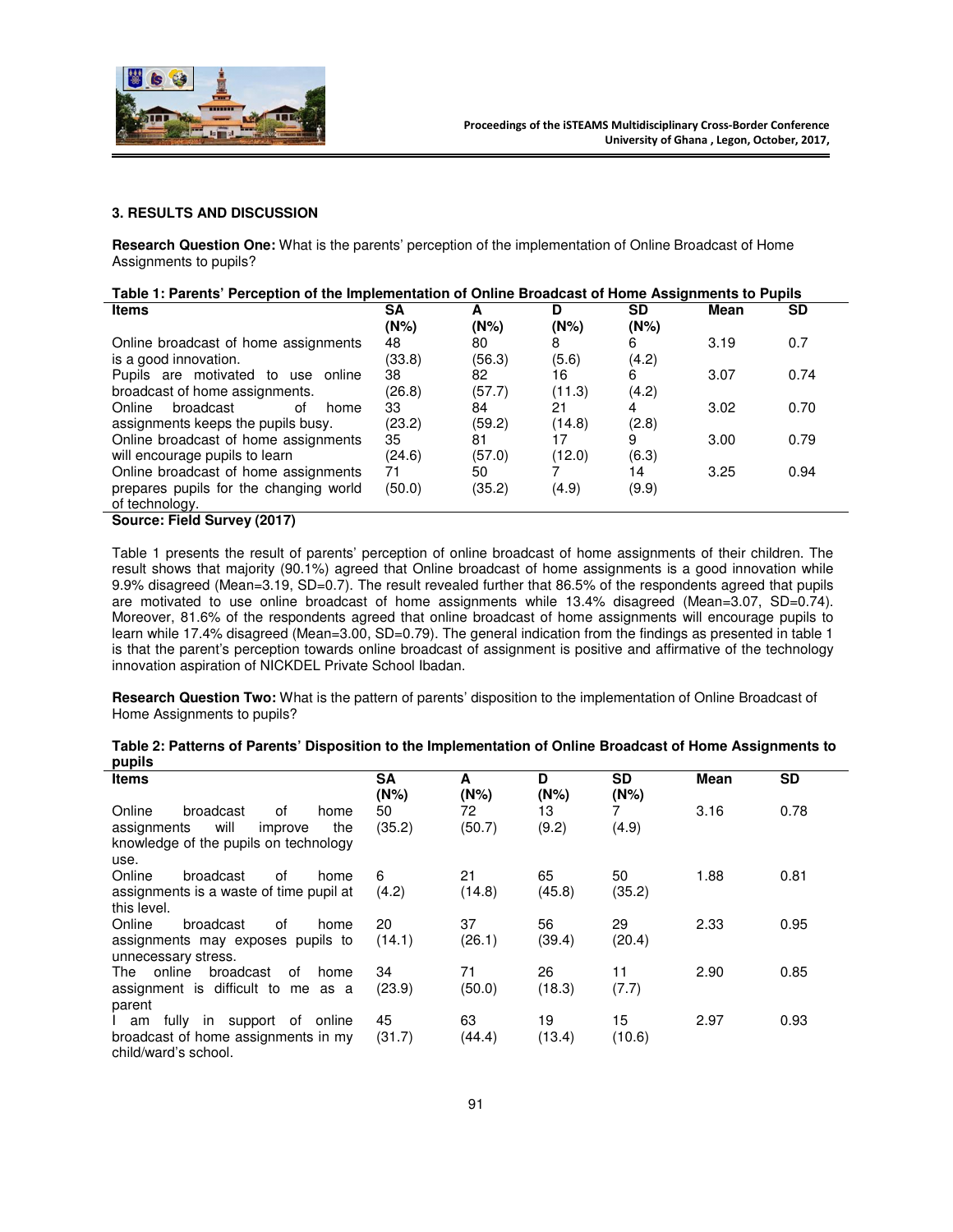

Table 2 presents the results on patterns of parents' disposition to the implementation of online broadcast of home assignments to their children. Majority (85.9%) agreed that Online broadcast of hone assignments will improve the knowledge of the pupils on technology use while 14.1% disagreed (Mean=.3.16, SD=0.78). Another majority (81.0%) of the respondents disagreed that Online broadcast of home assignments is a waste of time pupil at this level while 19.0% agreed (Mean=1.88, SD=0.81). In the same vein, 82.4% of the respondents agreed that Online broadcast of home assignments keeps the pupils busy while 17.6% disagreed (Mean=3.02, SD=0.70). In addition 73.9% of the respondents agreed that the online broadcast of home assignment is difficult for them as a parent while 26.1% of the parents disagreed (Mean=2.90, SD=0.89). Lastly, majority (76.1%) of the respondents agreed that they are fully in support of online broadcast of home assignments to their children and ward's, while 23.9% disagreed (Mean  $=2.97$ , SD $=0.93$ ).

The general indication from the findings in Table 2 is that parents are favorably disposed to the implementation of online broadcast of assignment to their children / wards and thereby support the initiative of NICKDEL Private School Ibadan in technology innovation.

**Research Question Three:** What is the parents' level of computer competence in compliance to the implementation of Online Broadcast of Home Assignments to pupils?

|                               | Table 3: Parents' Computer Level of Competence in Compliance to the Implementation of Online Broadcast |  |  |  |
|-------------------------------|--------------------------------------------------------------------------------------------------------|--|--|--|
| of Home Assignments to pupils |                                                                                                        |  |  |  |

| Item                                       | SА     | A      | D       | SD      | Mean | SD   |
|--------------------------------------------|--------|--------|---------|---------|------|------|
|                                            | (N%)   | (N%)   | $(N\%)$ | $(N\%)$ |      |      |
| am computer literate.                      | 62     | 59     | 14      |         | 3.23 | 0.82 |
|                                            | (43.7) | (41.5) | (9.9)   | (4.9)   |      |      |
| understand what online broadcast of        | 48     | 76     |         |         | 3.16 | 0.76 |
| home assignments is all about              | (33.8) | (53.5) | (7.7)   | (4.9)   |      |      |
| I have enough facilities at home to handle | 26     | 56     | 40      | 20      | 2.61 | 0.94 |
| work together on online broadcast of home  | (18.3) | (39.4) | (28.2)  | (14.1)  |      |      |
| assignments for my child/ward.             |        |        |         |         |      |      |
| Parents with little or no knowledge of     | 34     | 61     | 28      | 19      | 2.77 | 0.96 |
| computer are put at a disadvantage with    | (23.9) | (43.0) | (19.7)  | (13.4)  |      |      |
| online broadcast of home assignment        |        |        |         |         |      |      |
| The online broadcast of home assignment    | 15     | 53     | 38      | 36      | 2.33 | 0.97 |
| technically challenging to me as a parent  | (10.6) | (37.3) | (26.8)  | (25.4)  |      |      |
|                                            |        |        |         |         |      |      |

**Source: Field Survey (2017)** 

Table 3 shows the result on parents' level of computer competence in compliance to the implementation of Online Broadcast of Home Assignments to pupils The result revealed that majority (85.2%) of the sampled respondents agreed that they are computer literates while only 14.8% disagreed (Mean=3.23, SD=0.82).. Majority (86.6%) of the respondents agreed that they understand what online broadcast of home assignments is all about while 13.4% disagreed (Mean=2.81, SD=0.87). It is possible that the minority who disagreed have third parties who handles their children's assignments for them or they are still solving their assignments manually. More so, majority (57.7%) of the parents just on the average agreed that they have enough facilities at home to handle work together on online broadcast of home assignments for their child/ward while 42.3% disagreed (Mean=2.61, SD=0.94). It implies that such parents will depend on use of facilities outside family's jurisdiction; this is in contrast to and UNESCO, (2000) legislation on early childhood education; as well as Jeynes (2007) suggestion. It is also possible that such parents that disagreed have some third parties handling their children assignments for them or their children are not solving their assignments at all, which is very rear to believe.

Moreover, majority (66.3%) of the respondents agreed that parents with little or no knowledge of computer are put at a disadvantage with online broadcast of home assignment while 33.7% disagreed (Mean= 2.77, SD=0.96). This further confirms submissions of authors like Prensky, (2001); Garthwait and Weller (2005); Puckett and Bell (2006) and Kara-Soteriou (2006) on parents as digital migrants as aginst their children who are digital natives. The result further revealed that just over an average (52.2%); Mean=2.33S.D.=0.97) of the parents disagreed that the online broadcast of home assignments to their children is technically challenging i.e. cumbersome. It means that a few of them have started embracing technology adoption in line with Rogers (2003) diffusion theory.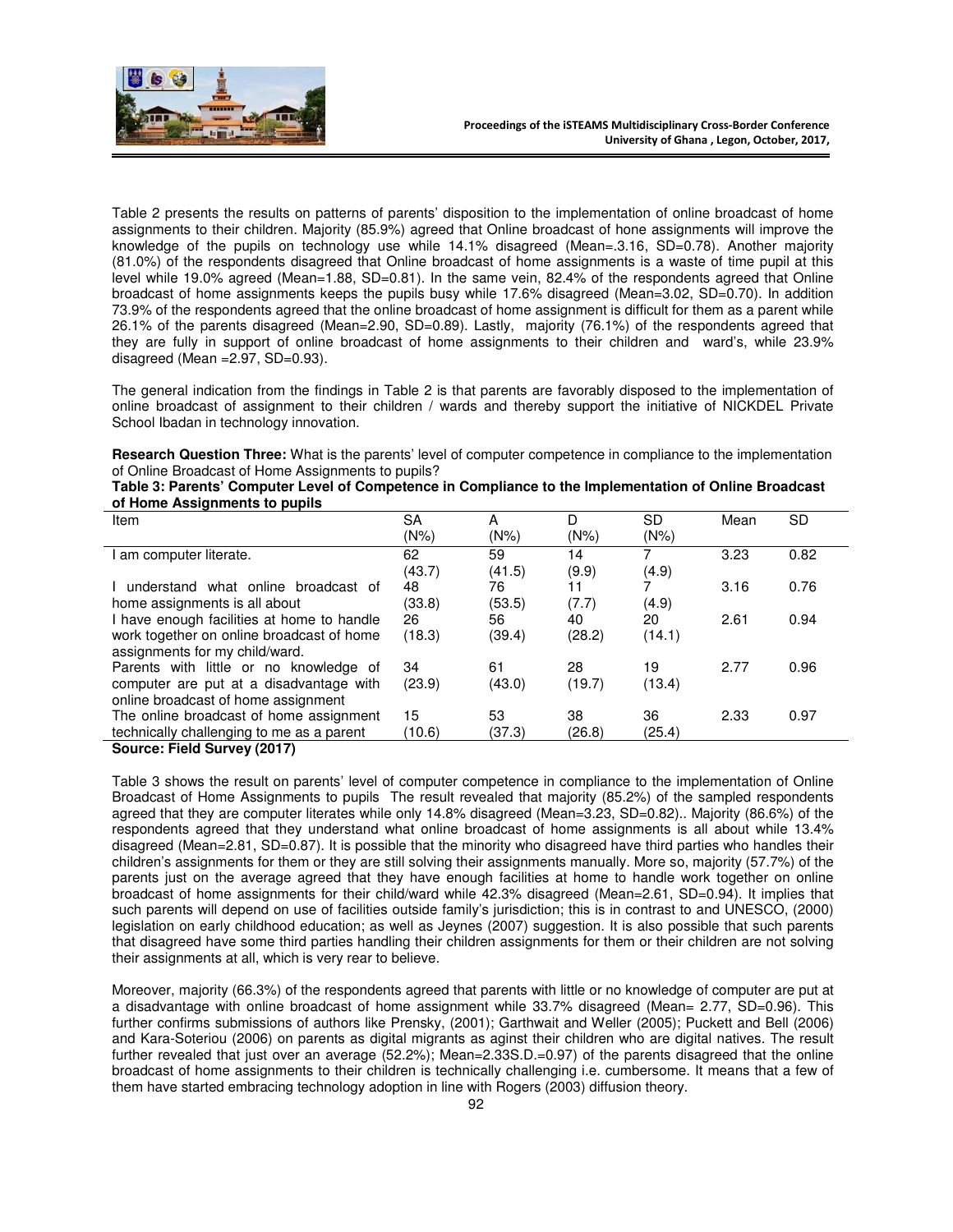

Thus, inference could be made that parents' level of computer competence in compliance to the implementation of Online Broadcast of Home Assignments is moderately high.

## **4. SUMMARY OF FINDINGS**

Summary of findings arising from this study are as follows;

- Parent's perception towards online broadcast of assignment is positive and it is an affirmation of the technology innovation aspiration of NICKDEL Private School Ibadan.
- Parents are favorably disposed to the implementation of online broadcast of assignment to their children / wards who are pupils of NICKDEL Private School Ibadan.
- Parents' level of computer competence in compliance to the implementation of Online Broadcast of Home Assignments is moderately high.

## **5. CONCLUSION**

Arising from the findings from this study, we conclude that; the perception of parents towards the implementation of Online Broadcast of Home Assignment is positive, they are favorably disposed to it and they have moderately high computer competence to comply with the implementation OBHA as part of pupils academic activities in NICKDEL Private School Ibadan.

## **6. RECOMMENDATION**

Arising from the finding of this study we recommend that:

- Parents and school authority should meet regularly to review that implementation of OBHA innovation and fashion how to reduce the cost of sustaining it at home.
- Parents are to continue to provide guidance for their children at home to fully implement OBHA at home.
- Parents could adopt the use of smart devices such as Iphone, Android, IPod, etc to reduce the stress and cost of internet subscriptions.
- School authority should also assume the responsibility of training both the parents and their ward who are yet to catch on basic computer and ICT skills that are required for the proper implementation OBHA.
- Other schools should adopt the innovation OBHA.